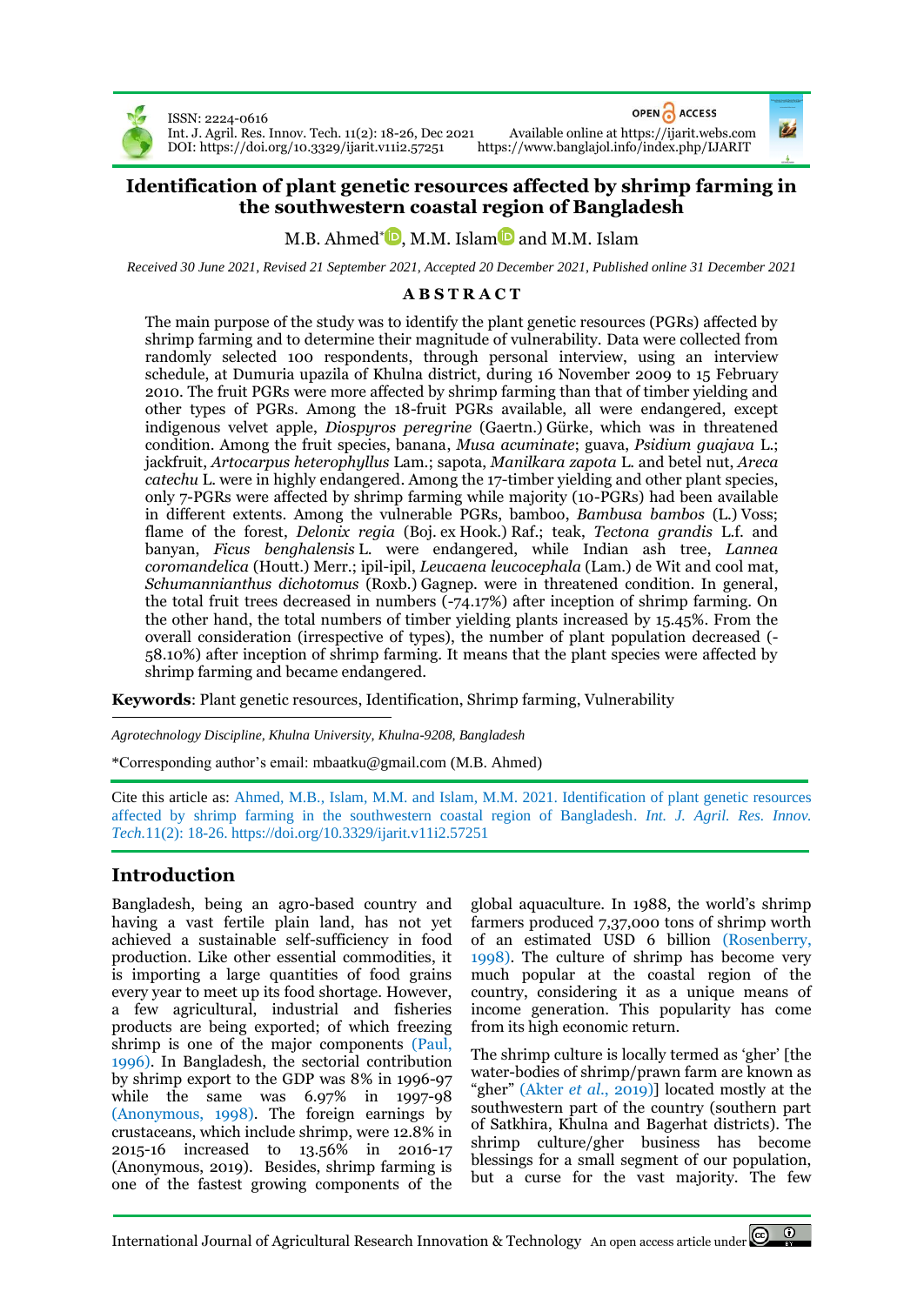beneficiaries are almost property owners who can afford a lot of money, because it requires high initial investment. This includes taking land lease from the farmers, making embankment around the land, erection of a number of small cottage for night guard, recruitment of support service personnel, purchasing of post larvae (daughter shrimp) and other miscellaneous costs. The cultural procedure at first involves in making embankment around the land and then the whole area of land is filled up by the saline water from the river, which acts as cultural media for growth and development of post larvae (Paul, 1996). This artificial stagnant of saline water in a particular area of land creates enormous problems on normal life of poor village dwellers. Firstly, the land becomes uncultivable for usual crop plants. Secondly, the vast land is occupied by water, so, the cattle's do not get grassland and ultimately the cattle owners become compelled to sell their cattle, as a result, cow's milk become unavailable. Thirdly, the village dwellers generally use cow dung and paddy residues as a cheap means of fuel, but at present, due to its unavailability, they become dependent on costly firewood. Fourthly, saline water does not retain within a confined area, percolation and seepage of water takes place which create another major problems to the existence of fruit and valuable trees and also leading to the extinction of fresh-water fish, including aquatic animals and plants in the small ponds of poor village dwellers. Paul and Vogl (2011) addressed that shrimp farming (2011) addressed that shrimp farming environmental impacts such as mangrove degradation, salt-water intrusion, sedimentation, pollution and disease outbreaks had been found to be obstacles for the sustainable development of farming. In this way, shrimp culture creates a direct threat to the existence of poor families in the area, and makes a natural and/or ecological imbalance (Karim, 2000).

Considering these viewpoints, an attempt was made to conduct a study entitled "Identification of Plant Genetic Resources Affected by Shrimp Farming in the Southwestern Coastal Region of Bangladesh" to i) describe the socioeconomic

characteristics of the respondents; ii) identify the PGRs' availability in the study area; and iii) determine the extent of vulnerability of PGRs caused by shrimp farming.

# **Methodology**

The research was designed to identify the PGRs as affected by shrimp farming and to investigate the extent of vulnerability of the PGRs caused by shrimp farming. The two main centers of shrimp production are located at (a) Khulna, Satkhira, Bagerhat districts in the Southwest; and (b) Chittagong and Cox's bazaar districts in the Southeast. Rahman *et al.* (1994) highlighted that about 80% area of Khulna, Bagerhat, and Satkhira are under shrimp culture in Bangladesh, and noticed a threefold increase in the last decade. The area under shrimp culture had increased from 52,000 ha in 1982-83 to 141,000 ha in 1999-00, and about 75% of this land is located in the Khulna, Bagerhat and Satkhira districts in the southeastern region of the country (Mazid, 2002). It now covers about 1,45,000 hectares of land sprawled over 9,000 farms, 18% of total farms. In Bangladesh, shrimp cultivation has been spreading in the coastal regions. Fourteen southern administrative districts are sharing the whole shrimp cultivation coverage. For this study, Dumuria upazila (sub-district) under Khulna district was purposively [as this was an epicenter of shrimp farming] selected as the locale of the study.

The key role-playing members of the farmer's family were selected for answering. The researchers, when went to collect data, asked the farmers whether there is any PGRs in his homestead or not. If the answer was yes (i.e., they have owned PGRs), the individual was selected as sample of the study. In this way, 100 respondents were selected by simple random sampling method. The distributions of sample farmers in the selected unions (smallest administrative unit) are shown in the Table 1.

|  |  |  | Table 1. Sampling of the respondents. |
|--|--|--|---------------------------------------|
|--|--|--|---------------------------------------|

| Name of the upazila | Name of the union | Number of the selected farmers |  |  |
|---------------------|-------------------|--------------------------------|--|--|
|                     | Kharnia           |                                |  |  |
| Dumuria             | Atlia             |                                |  |  |
|                     | Dumuria           |                                |  |  |
| Total               |                   | 100                            |  |  |

Data were collected with the help of pretested interview schedule by the researchers following personal interview method. Data were collected from the respondents during 16 November 2009 to 15 February 2010. Hossain and Hasan (2017) reported that, in parallel with the significant

contribution of the shrimp sector to the local and national economy, it has caused some negative impacts on local ecosystems. Ecological impacts include some deterioration of soil and water quality, depletion of mangrove forest, decrease in population of native fish and shellfish species,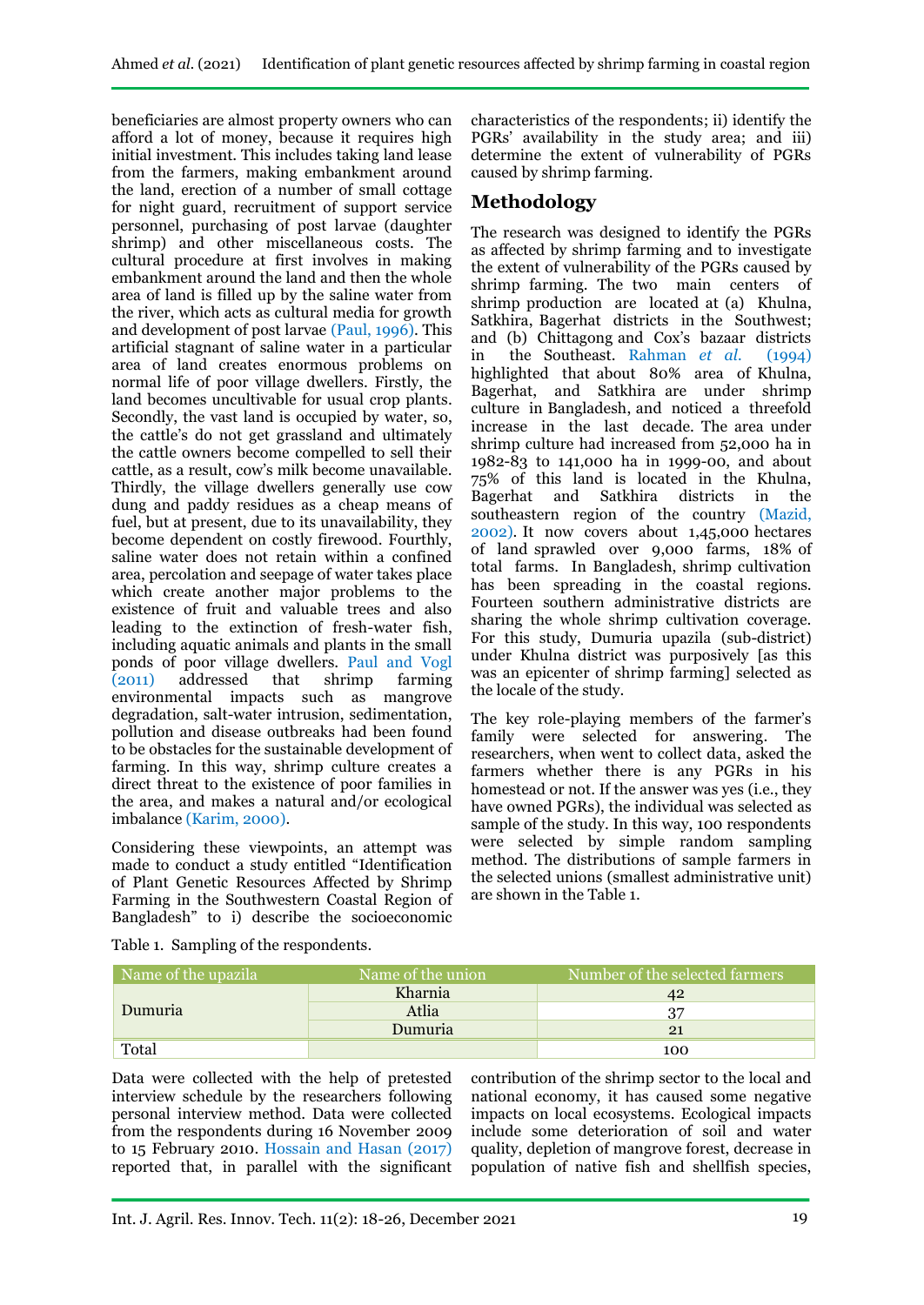intrusion of saline water, water pollution and changes to local hydrology. This proves that the scenario of degradation is still worsening. The collected data were cross checked by focus group discussion (FGD).

Data were collected on some of the selected characteristics of the respondents such as age, education, family size, farm size, annual income, farming experience, agricultural knowledge, organizational participation, cosmopolitanism, training and extension media contact. Data were also collected on PGRs as affected by shrimp farming and their extent of vulnerability. The respondents were asked directly to provide information regarding the PGRs available at their homestead before and after inception of shrimp farming. The extent of vulnerability was determined by three points rating scale developed by Ahmed (2003).

| Rating scale based on nature of vulnerability | Percent of vulnerability |
|-----------------------------------------------|--------------------------|
| Threatened                                    | $\leq 50$                |
| Endangered                                    | $51-99$                  |
| Extinct                                       | 100                      |

Threatened means species still abundant in its natural range but is declining in number likely to become endangered, where endangered means species having so few in number that the species could soon become extinct overall or most of its natural range while extinct means the loss of an entire species (Ahmed, 2003).

An opposite scale was also followed to observe the availability of PGRs in the study area as developed by Ahmed (2003). The scales are as follows:

| Rating scale based on nature of availability | Percent of availability |  |  |  |
|----------------------------------------------|-------------------------|--|--|--|
| Fairly available                             | $\leq 50$               |  |  |  |
| Moderately available                         | 51-99                   |  |  |  |
| Extremely available                          | 100                     |  |  |  |

After completion of survey, all the interview schedules were compiled for processing of data. At the beginning of the data processing, all the qualitative data were converted into quantitative form by means of suitable code and score whenever necessary. Local units were converted into standard units. In several paradigms, indices and scales were constructed through the simple accumulation of scores allocated to individual or pattern of attributes. Statistical Package for Social Sciences (SPSS) was used to analyze the data. Statistical treatment such as number, percent, range, mean and standard deviation were used to describe and interpret the results.

# **Results and Discussion**

### *Socioeconomic characteristics of the respondents*

Majority (62%) of the respondents belonged to middle aged (36-50 years) group followed by old aged ( $>50$  years) group (24%) and only 14% of the respondents belonged to young aged  $(\leq 35)$ years) group. Average age of the respondents was around 45 years (Table 2). The highest numbers of respondents (34%) were in the primary level (1-5 years of schooling) of education followed by secondary level (6-10 years, 31%), illiterate (14.6%), higher secondary (11-12 years, 6%) and graduate  $(>12 \text{ years}, 4\%)$  level of education (Table 2). Majority (60%) of the respondents had

medium sized family (5-7 members) followed by large sized family  $($ >7 members, 25%) and only 15% respondents had small sized family  $(≤4)$ members) (Table 2). The average family size (6.28) of the respondents is higher than that of national average (5.6) (Anonymous, 2018), and the trend of family size is gradually lowering all over the country. It implies that the family planning activities in the study area were not so strong. The concerned department may take immediate step to create awareness among the people of the study area about planned family life. Most (85%) of the respondents were small landholders (0.21 to 1.0 ha). The subsequent respondents encircled medium land holding (1.01 to 3.0 ha, 12%) and only 3% respondents were marginal landholders (0.02 to 0.20 ha). None of them was landless (Table 2). Majority (52%) of the respondents belonged to medium income (50,000 to 1,00,000 BDT year-1) group. More than one-fourth (26%) of them belonged to low income group  $(<50,000$  BDT year<sup>-1</sup>) and only  $22\%$  fall in high income group ( $>1,00,000$  BDT year-1) (Table 2). About half of the respondents (49%) had no organizational participation followed by (42%) low participation while only 9% of them had medium participation. None of the respondents had higher organizational participation (Table 2). Most of the respondents considered to have more relation with NGO leaded Samities (group of people with same interest) than other selected organizations.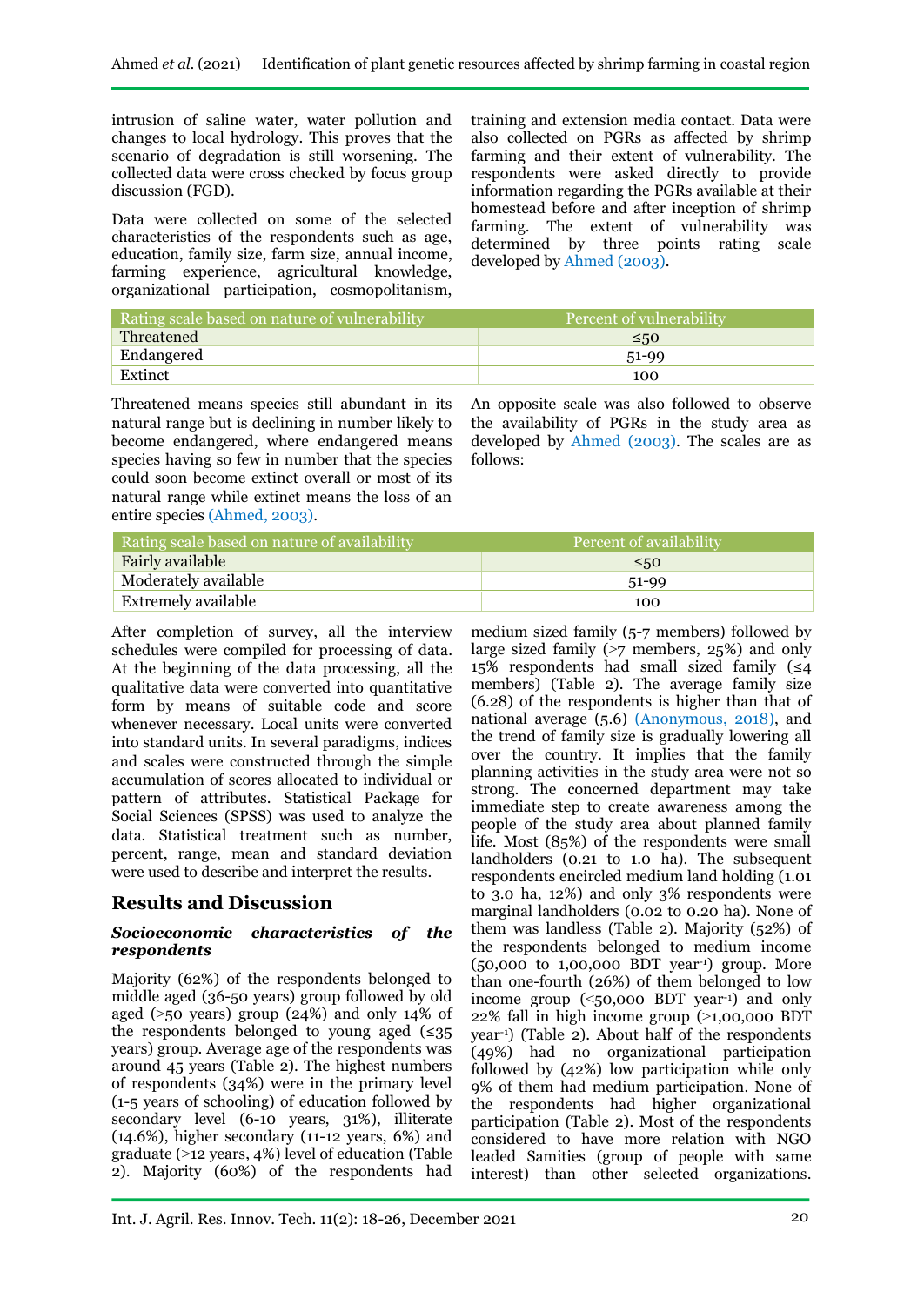Majority (63%) of the respondents were in the category of medium cosmopolitanism while 31% were low cosmopolite and only 6% respondents were high cosmopolite (Table 2). Most (78%) of the respondents had medium scale extension media contact followed by low scale extension media contact (19%) and only 3% respondents maintained high scale extension media contact (Table 2). The respondents were exposed to two

types of training either related to crop production and/or fisheries. Highest proportion (16%) of the respondents was exposed to training related to agriculture followed by fisheries  $(11\%)$  (Table 2). Most of the respondents possessed medium agricultural knowledge followed by low agricultural knowledge (9%). Only a few (4%) of the respondents possessed high agricultural knowledge (Table 2).

Table 2. Distribution of the respondents according to their selected characteristics.

| Characteristics        | Categories                    | Score         | Respondents (N=100) | Range         | $Mean \pm SD$     |  |
|------------------------|-------------------------------|---------------|---------------------|---------------|-------------------|--|
| (Measuring unit)       |                               |               | Percent             |               |                   |  |
| Age                    | Young aged                    | $≤35$         | 14                  | 25-66         | $45.39 \pm 9.90$  |  |
| (Years)                | Middle aged                   | 36-50         | 62                  |               |                   |  |
|                        | Old aged                      | >50           | 24                  |               |                   |  |
| Educational            | Illiterate                    | $\mathbf{O}$  | 12                  | $0 - 14$      | $5.4 \pm 4.03$    |  |
| qualification          | Can read and write            | 1/2           | 13                  |               |                   |  |
| (Year of               | Primary level                 | $1 - 5$       | 34                  |               |                   |  |
| schooling)             | <b>Secondary level</b>        | $6 - 10$      | 31                  |               |                   |  |
|                        | <b>Higher secondary level</b> | $11 - 12$     | 6                   |               |                   |  |
|                        | <b>Graduate</b> level         | $>12$         | $\overline{4}$      |               |                   |  |
| <b>Family size</b>     | Small sized family            | $1 - 4$       | 15                  | $2 - 11$      | $6.28 \pm 1.93$   |  |
| (Number)               | Medium sized family           | $5 - 7$       | 60                  |               |                   |  |
|                        | Large sized family            | >7            | 25                  |               |                   |  |
| Farm size              | Landless                      | 0.02          | $\mathbf 0$         | $0.14 - 5.89$ | $0.83 \pm 0.83$   |  |
| (ha)                   | Marginal land holder          | $0.02 - 0.20$ | $\mathbf{O}$        |               |                   |  |
|                        | Small land holder             | $0.21 - 1.00$ | 85                  |               |                   |  |
|                        | Medium land holder            | 1.01-3.00     | 12                  |               |                   |  |
|                        | Large land holder             | >3.00         | 3                   |               |                   |  |
| <b>Annual income</b>   | Low income                    | $\leq 50$     | 26                  | 20-430        | $81.13 \pm 64.96$ |  |
| $(000'$ BDT)           | Medium income                 | $50 - 100$    | 52                  |               |                   |  |
|                        | High income                   | $>100$        | 22                  |               |                   |  |
| Organizational         | No participation              | $\mathbf{o}$  | 49                  | $0 - 3$       | $0.64 \pm 0.74$   |  |
| participation          | Low participation             | $\mathbf{1}$  | 42                  |               |                   |  |
| (Score)                | Medium participation          | $2 - 3$       | 9                   |               |                   |  |
|                        | <b>High participation</b>     | >3            | $\mathbf{O}$        |               |                   |  |
| Cosmopolitanism        | Low cosmopolite               | $\leq$ 10     | 31                  | $6 - 16$      | $11.36 \pm 2.16$  |  |
|                        | Medium cosmopolite            | $10-15$       | 63                  |               |                   |  |
|                        | <b>High cosmopolite</b>       | $>15$         | 6                   |               |                   |  |
| <b>Extension</b> media | Low extension contact         | $0 - 10$      | 19                  | $4 - 23$      | $13.19 \pm 3.23$  |  |
| contact                | Medium extension              | $11 - 20$     | 78                  |               |                   |  |
| (Score)                | contact                       |               |                     |               |                   |  |
|                        | <b>High extension contact</b> | $>20$         | 3                   |               |                   |  |
| Training               | <b>Fisheries</b> training     | 16            |                     |               |                   |  |
| (Score)                | <b>Agricultural training</b>  | 11            |                     |               |                   |  |
|                        | Others                        | $\mathbf{O}$  |                     |               |                   |  |
| <b>Agricultural</b>    | Low knowledge                 | $\leq 15$     | 9                   | $11 - 33$     | $22.45 \pm 4.55$  |  |
| knowledge              | Medium knowledge              | $15 - 30$     | 87                  |               |                   |  |
| (Score)                | High knowledge                | >30           | $\overline{4}$      |               |                   |  |

### *Plant genetic resources available at homestead of the study area*

For sound living and friendly environment, it is suggested by the ecologist to cover 25% of the total land area by trees and/or other vegetation in a country. The true tree cover in Bangladesh is around 7%; but including homestead and other tree cover, it accounts around 17.4% (Rahman, 2020). Therefore, it is very essential to plant trees to increase tree cover area, which will ultimately help us for a better and healthy living.

To have an idea of tree cover in the homestead of the study area the respondents were asked to mention the number of trees available in their homesteads in different years (BISF-1989 and AISF- i.e., 1999 and 2009) [Before and After of Inception of Shrimp Farming]. The average number of trees per homestead in 2009 in the study area was 21.50 while the number before inception of shrimp farming (in 1989) was 51.31, irrespective of species and types of plants (Figure 1 and Supp. Table 1).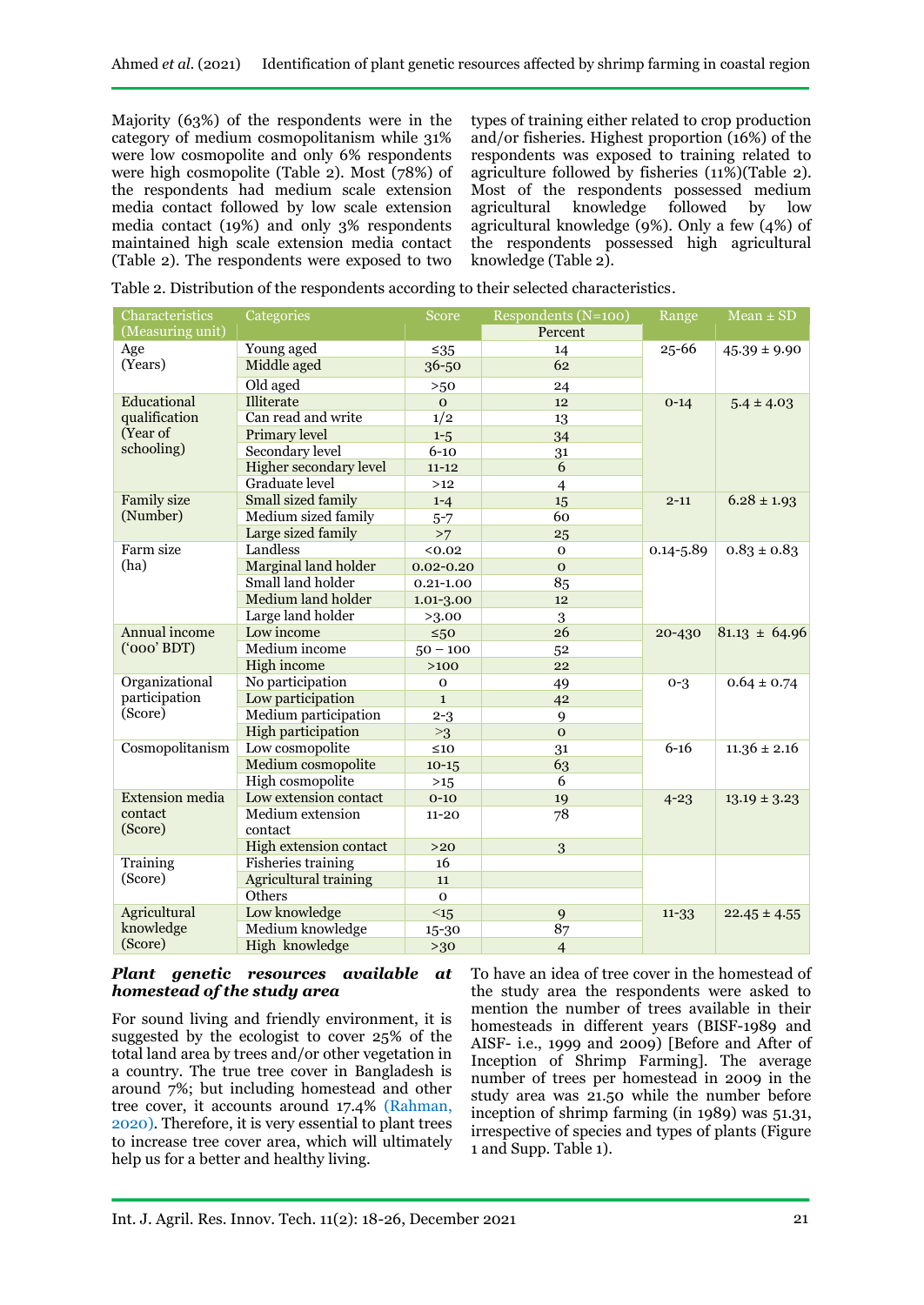

Fig. 1. Average plant population per homestead in the study area.

A wide range of plant species (33 and 35) were fairly available in the homestead both in preproject (1989) and post project (1999 and 2009) time respectively (Supp. Table 1). The most dominant plant species in the study area irrespective of time is coconut tree. The trend of number of some major fruit plant species are shown in Figure 2, which are adversely affected by salinity due to shrimp farming.

The coconut, *Cocos nucifera* L. tree ranked first from population point of view both in pre-project and post project time and it was followed by banana, *Musa acuminate* Colla; sapota, *Manilkara zapota* (L.) P. Royen and mango, *Mangifera indica* L. However, a prestigious

number of fruit trees are available in the study area, but their production and growth are affected by salinity resulting from shrimp farming. In the study area, the coconut production was 70-80 drupes tree-1year-1 in before inception of shrimp farming which was much higher than the national average i.e., 20 drupes tree<sup>-1</sup> year<sup>-1</sup> (Anonymous, 1998). Although the production has already reduced to 20-30 drupes tree-1 year-1 it is still higher than that of national average. Salinity along with water logging severely affected the production of fruits as well as the trees and other vegetation in the study area.



Fig. 2. Major fruit plant population in the study area.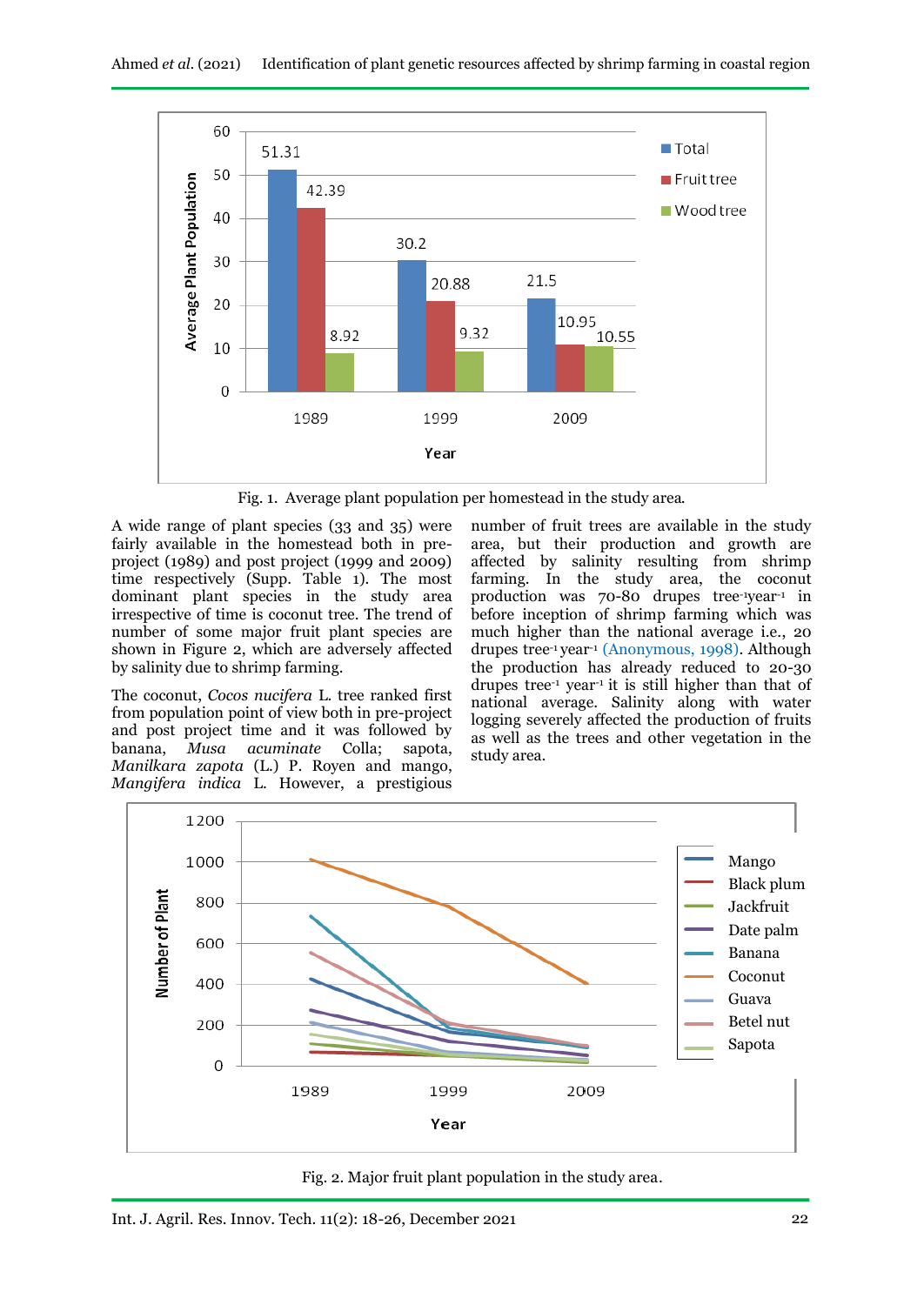As the fruit plants were more affected by salinity, the people of the area preferred timber-yielding plants for their homestead. Consequently, the numbers of some timber yielding and other plants (viz. mahogany, *Swietenia macrophylla* King; gum arabic tree, *Acacia nilotica* (L.) Willd. exDelile; neem, *Azadirachta indica* A. Juss.; raintree, *Samanea saman* (Jacq.) Merr.; Indian

rosewood, *Dalbergia sissoo* Roxb. have increased over time in the study area (Figure 3 and Figure 4, Supp. Table 1). It was observed that timber and other plants are less affected than fruit plants. For this reasons mahogany especially got a tremendous acceptability in the study. A similar type of result was found by Ahmed (2003).





Fig. 4. Others tree population in the study area.

#### *Plant genetic resources affected by shrimp farming*

Results presented in Table 3 indicate that among the 18-fruit plant species available in the study area, all most all except indigenous velvet apple, *Diospyros peregrine* (Gaertn.) Gürke were in vulnerable condition i.e., in endangered condition. Indigenous velvet apple was in threatened condition. Among the fruit species, banana, *Musa acuminate* Colla; guava, *Psidium guajava* L.; jackfruit, *Artocarpus heterophyllus*

Lam.; sapota, *Manilkara zapota* (L.) P. Royen and betel nut, *Areca catechu* L. were in highly endangered condition due to continuous intrusion of high saline water in the study area needed for shrimp farming (Table 3).

It is also observed from Table 3 that among the 17–timber yielding and other plant species, only 7–PGRs were affected by shrimp farming while majority (10–PGRs) became fairly available to different extent. Among the vulnerable PGRs, bamboo, *Bambusa bambos* (L.) Voss; flame of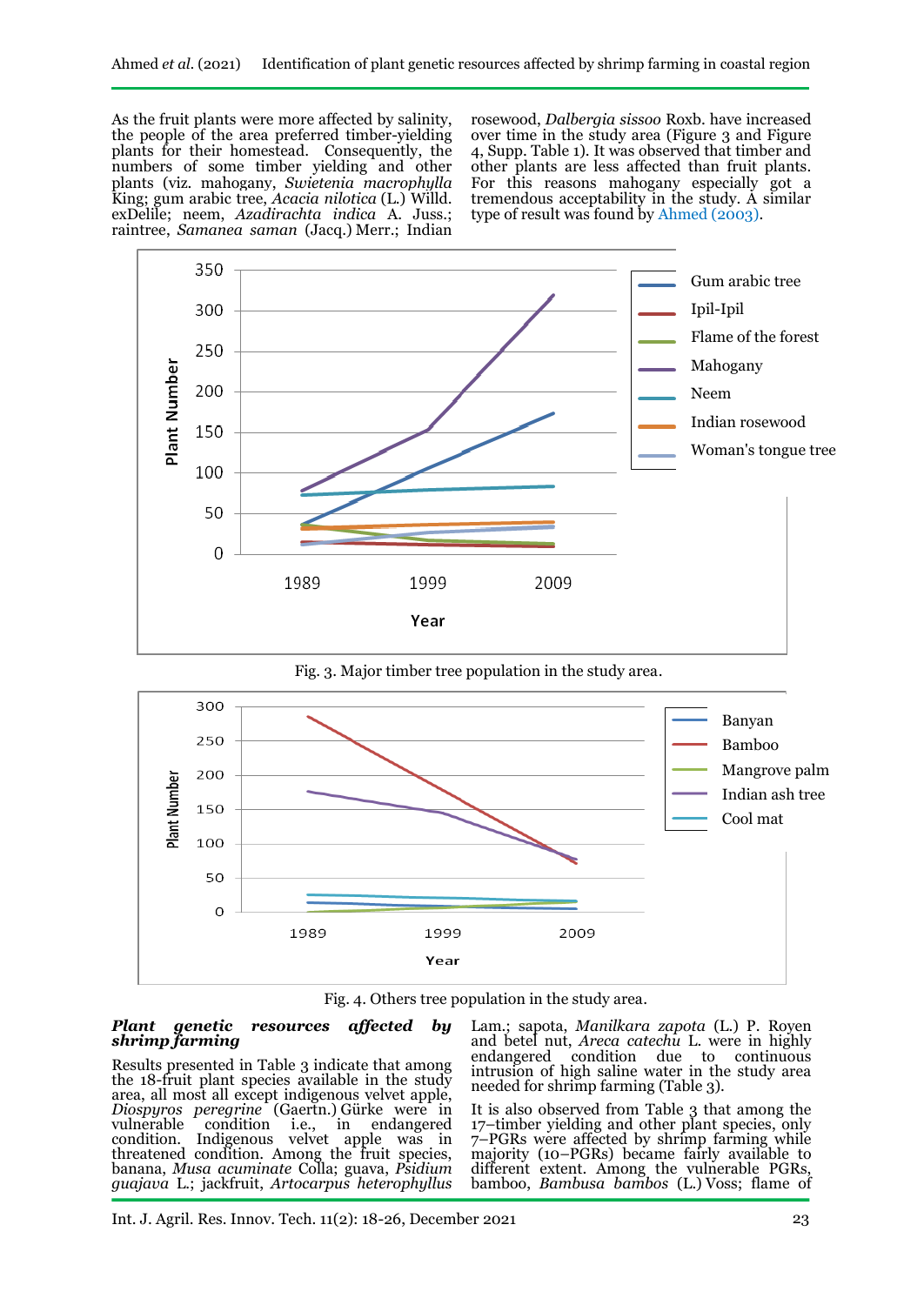the forest, *Delonix regia* (Boj. Ex Hook.) Raf.; teak, *Tectona grandis* L.f. and banyan, *Ficus benghalensis* L. were in endangered condition while Indian ash tree, *Lannea coromandelica* (Houtt.) Merr.; ipil-ipil, *Leucaena leucocephala* (Lam.) de Wit and cool mat, *Schumannianthus dichotomus* (Roxb.) Gagnep. were in threatened condition.

Results presented in Table 3 indicate that in general the total fruit trees decreased in numbers (-74.17%) after inception of shrimp farming. It means that it was affected by shrimp farming and became vulnerable (endangered). On the other hand, the total numbers of timber yielding plants increased by 15.45% after inception of shrimp farming. It means that, it was not affected except some exception and became fairly available. From overall consideration (irrespective of types), the number of plant population decreased (-58.10%) after inception of shrimp farming. It means that the plant species were affected by shrimp farming and became endangered.

## **Conclusion and Recommendation**

The total number of fruit trees decreased after inception of shrimp farming. That means, it was affected by shrimp farming and became endangered. However, the total numbers of timber yielding plants increased after inception of shrimp farming. That means, it was not affected except some exception and became fairly available. Considering the overall scenario, the average number of plant population decreased (- 58.10%), irrespective of types, after inception of shrimp farming. Thus, it might be concluded that the plant species were affected by shrimp farming and became endangered. Based on the findings, it is recommended that, indiscriminate saline water intrusion in the ghres for shrimp farming should be managed in such a way that it would not cause any harm to the existing PGRs.

### *Acknowledgements*

The authors express their heartiest thankfulness and indebtedness to all the respondents of the study area who cooperated the authors by providing valuable information during data collection.

### *Conflict of interest*

There is none competing for the interests regarding the submitted manuscript, and the conducted research, except the authors mentioned in the author list.

### *Funding source*

The conducted research was fully funded by the Khulna University Research Cell.

## **References**

Ahmed, M.B. 2003. Impact of shrimp farming on socioeconomic. agriculture and socioeconomic,<br>environmental conditions in Paikgacha Upazila of Khulna District. PhD Thesis. Department of Agricultural Extension and Rural Development, Bangabandhu Sheikh Mujibur Rahman Agricultural University, Gazipur. 184p.

- Akter, J., Ahmed, M.B., Mannan, M.A., Islam, M.M. and Mondal, A.B. 2019. Present status and problem confrontation of Dyke vegetable production at freshwater ghers of Bagerhat district in Bangladesh. *Res. Agric. Live. Fish.* 6(1): 69-78. https://doi.org/10.3329/ralf.v6i1.41387
- Anonymous. 1998. Yearbook of Statistics. Bangladesh Bureau of Statistics, Ministry of Planning, Government of the People's Republic of Bangladesh, Dhaka.
- Anonymous. 2018. Yearbook of Agricultural Statistics of Bangladesh. Bangladesh Bureau of Statistics, Ministry of Planning, Government of the People's Republic of Bangladesh, Dhaka. pp. 1-52. https://unstats.un.org/capacitydevelopment/thematic-conferences/asia-2020/presentations/Session%203%20- %20Bangladesh.pdf
- Anonymous. 2019. Yearbook of Agricultural Statistics of Bangladesh. Bangladesh Bureau of Statistics, Ministry of Planning, Government of the People's Republic of Bangladesh, Dhaka. 285p.
- Hossain, M.A.R. and Hasan, M.R. 2017. An assessment of impacts from shrimp aquaculture in Bangladesh and prospects for<br>improvement, FAO Fisheries and improvement, FAO Fisheries and Aquaculture Technical Paper 618, Food and Agriculture Organization of the United Nations, Rome, Italy. pp. 13-47. https://doi.org[/10.13140/RG.2.2.16693.37605](http://dx.doi.org/10.13140/RG.2.2.16693.37605)
- Karim, M.R. 2000. Shrimp culture and changing land use pattern in Rampal Thana, Bagerhat Zila: A spatial analysis. PhD Thesis. Dept. of Geography and Environment. Rajshahi University, Rajshahi, Bangladesh. 294p.
- Mazid, M.A. 2002. Development of Fisheries in Bangladesh: Plans and Strategies for Income Generation and Poverty Alleviation. 176p. Available at

http://www.fao.org/fishery/countrysector/n aso\_bangladesh/en

- Paul, S.K. 1996. Chingri: Adhunik Chash Projukti -o- Upokulyo Paribesh Babasthapana. M. Paul, Dhaka. pp. 13-21.
- Paul, B. and Vogl, C.R. 2011. Impacts of shrimp farming in Bangladesh: Challenges and alternatives. *Ocean Coastal Manage.* 54(3): 201-211.

https://doi.org[/10.1016/j.ocecoaman.2010.12.001](http://dx.doi.org/10.1016/j.ocecoaman.2010.12.001)

- Rahman, L.M. 2020. Bangladesh National Conservation Strategy- Forest Resources. IUCN and Department of Forestry, Ministry of Environment, Forest and Climate Change, Government of the People's Republic of Bangladesh, Dhaka. Bangladesh. pp. 43-56.
- Rahman, A., Islam, M.A., Roy, I., Azad, L. and Islam, K.S. 1994. Shrimp culture and the environment in the coastal region. Bangladesh Institute Studies. E-17, Agargaon, Sher-e-Bangla Nagar, GPO Box 3854, Dhaka, Bangladesh. 124p.
- Rosenberry, R. 1998. World shrimp farming, 1998. Shrimp News International, San Diego, California, USA. 328p.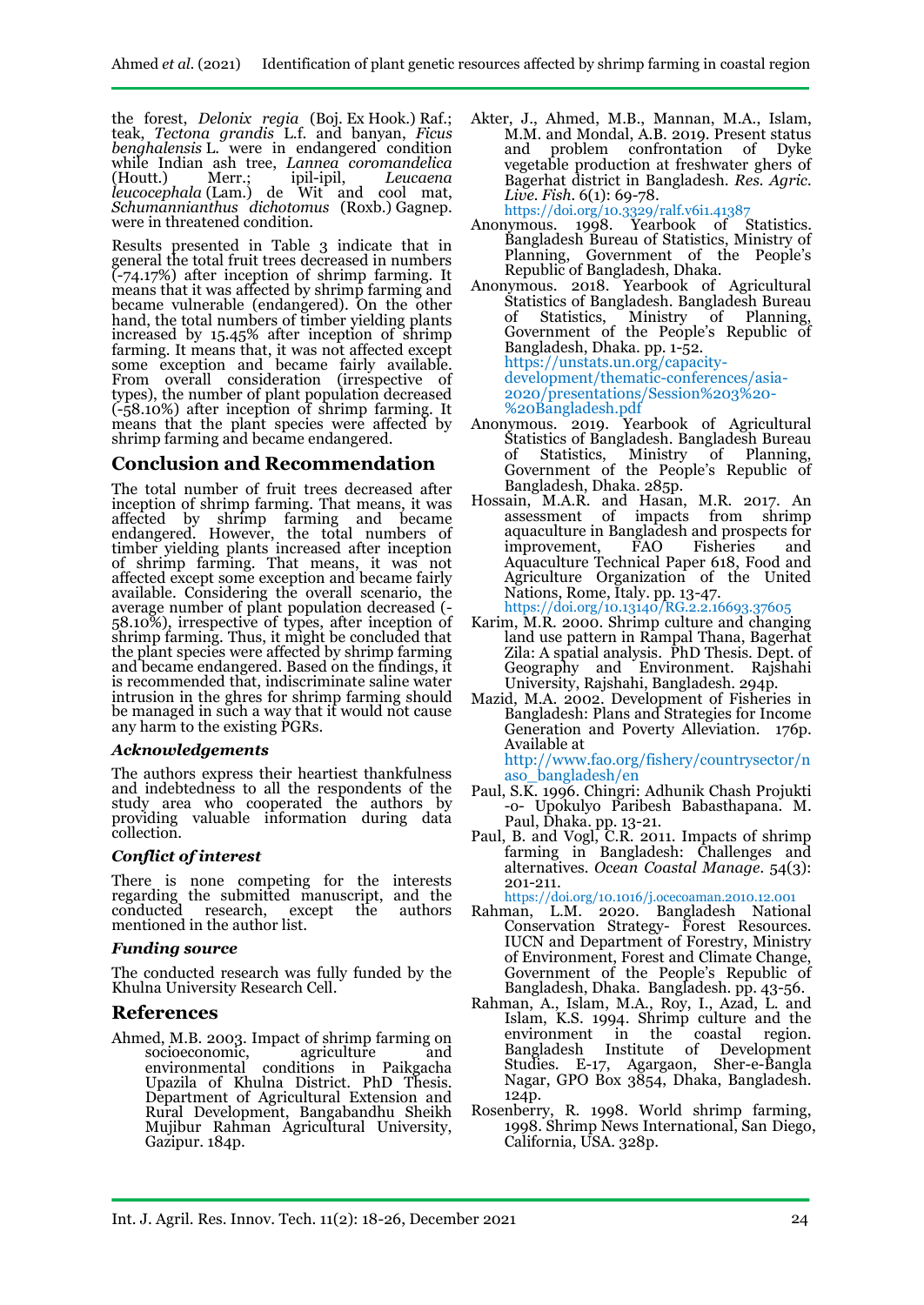# Table 3. Vulnerability of PGRs in the study area.

| Bangla Name / Common Name              | Scientific Name                    | Availability of Plant Population (%) |             |              | Percentage of Vulnerability (-)/  | Remarks            |                            |
|----------------------------------------|------------------------------------|--------------------------------------|-------------|--------------|-----------------------------------|--------------------|----------------------------|
|                                        |                                    | <b>BISF</b>                          | <b>AISF</b> |              | Availability $(+)$<br><b>AISF</b> |                    |                            |
|                                        |                                    | 1989                                 | 1999        | 2009         | 1999-2009                         | 2009               |                            |
| 1. Aam / Mango                         | Mangifera indica L.                | 426(100)                             | 170(39.91)  | 97(22.77)    | $-256(-60.09)$                    | $-329(-77.23)$     | Endangered                 |
| 2. Atafol / Custard apple              | Annona reticulata L.               | 42(100)                              | 22(52.38)   | 10(23.81)    | $-20(-47.62)$                     | $-32(-76.19)$      | Endangered                 |
| 3. Dalim / Pomegranate                 | Punica granatum L.                 | 32(100)                              | 17(53.13)   | 11(34.38)    | $-15(-46.87)$                     | $-21(-65.62)$      | Endangered                 |
| 4. Deshigaab / Indigenous velvet apple | Diospyros peregrine                | 13(100)                              | 10(76.92)   | 9(69.23)     | $-3(-23.08)$                      | $-4$ $(-30.77)$    | Threatened                 |
|                                        | (Gaertn.) Gürke                    |                                      |             |              |                                   |                    |                            |
| 5. Dumur / Common fig.                 | Ficus carica L.                    | 17(100)                              | 11(64.71)   | 7(41.18)     | $-6$ $(-35.29)$                   | $-10(-58.82)$      | Endangered                 |
| 6. Jaam / Black plum                   | Syzygium cumini (L.) Skeels.       | 71(100)                              | 55(77.46)   | 23 (32.39)   | $-16(-22.54)$                     | $-48(-67.61)$      | Endangered                 |
| 7. Kachkola / Cooking plantain         | Musa $\times$ paradisiaca L.       | 159(100)                             | 123(77.36)  | 68 (42.77)   | $-36(-22.64)$                     | $-91(-57.23)$      | Endangered                 |
| 8. Kathal / Jackfruit                  | Artocarpus heterophyllus Lam.      | 111(100)                             | 48(43.24)   | 19(17.12)    | $-63(-56.76)$                     | $-92(-82.88)$      | Endangered                 |
| 9. Khejur / Date palm                  | Phoenix dactulifera L.             | 276(100)                             | 122 (44.20) | 55(19.93)    | $-154$ $(-55.80)$                 | $-221(-80.07)$     | Endangered                 |
| 10.Kola / Banana                       | Musa acuminata Colla               | 737(100)                             | 188(25.51)  | 93(12.62)    | $-549(-74.49)$                    | $-644(-87.38)$     | Endangered                 |
| 11. Kul / Jujube                       | Ziziphus jujube Mill.              | 168(100)                             | 71(42.26)   | 55(32.74)    | $-97(-57.74)$                     | $-113(-67.26)$     | Endangered                 |
| 12. Narikel / Coconut                  | Cocos nuciferaL.                   | 1012(100)                            | 778 (76.88) | 403 (39.82)  | $-234(-23.12)$                    | $-609(-60.18)$     | Endangered                 |
| 13. Pepe / Papaya                      | Carica papaya L.                   | 113(100)                             | 53 (46.90)  | 37(32.74)    | $-60$ $(-53.10)$                  | $-76(-67.26)$      | Endangered                 |
| 14. Peyara / Guava                     | Psidium quajava L.                 | 214(100)                             | 68 (31.78)  | 31(14.49)    | $-146(-68.22)$                    | $-183(-85.51)$     | Endangered                 |
| 15. Sajina / Drumstick tree            | Moringa oleifera Lam.              | 56(100)                              | 33(58.93)   | 16(28.57)    | $-23(-41.07)$                     | $-40$ $(-71.43)$   | Endangered                 |
| 16. Sofeda / Sapota                    | Manilkara zapota (L.) P.Royen      | 555(100)                             | 209 (37.66) | 98 (17.66)   | $-346(-62.34)$                    | $-459(-82.34)$     | Endangered                 |
| 17. Supari / Betel nut or Areca nut    | Areca catechu L.                   | 155(100)                             | 59(38.06)   | 28(18.06)    | $-96(-61.94)$                     | $-127(-81.94)$     | Endangered                 |
| 18.Tal / Palmyra palm                  | Borassus flabellifer L.            | 82(100)                              | 51(62.20)   | 35(42.68)    | $-31(-37.80)$                     | $-47$ ( $-57.32$ ) | Endangered                 |
|                                        |                                    |                                      |             |              |                                   |                    |                            |
| Total                                  |                                    | 4239                                 | 2088        | 1095         |                                   |                    | Endangered                 |
|                                        |                                    |                                      |             |              |                                   |                    |                            |
| 19. Babla / Gum arabic tree            | Acacia nilotica (L.) Willd.        | 36(20.81)                            | 106(61.27)  | 173 (100.00) | 67(38.73)                         | 137(79.19)         | Moderately Available       |
| 20. Bot / Banyan                       | Ficus benghalensis L.              | 14(100)                              | 9(64.29)    | 5(35.71)     | $-5$ ( $-35.71$ )                 | $-9(-64.29)$       | Endangered                 |
| 21. Bash / Bamboo                      | Bambusa bambos (L.) Voss           | 286(100)                             | 178 (62.24) | 72(25.17)    | $-108(-37.76)$                    | $-214(-74.83)$     | Endangered                 |
| 22. Ipil-Ipil                          | Leucaena leucocephala (Lam.)       | 15(100)                              | 11(73.33)   | 9(60.00)     | $-4$ ( $-26.67$ )                 | $-6(-40.00)$       | Threatened                 |
| 23. Jiga / Indian ash tree             | Lannea coromandelica (Houtt.)      | 176(100)                             | 145 (82.39) | 77 (43.75)   | $-31(-17.61)$                     | $-99$ ( $-43.75$ ) | Threatened                 |
| 24. Krishnachura / Flame of the forest | Delonix regia (Boj. ex Hook.) Raf. | 36(100)                              | 17(47.22)   | 12(33.33)    | $-19(-52.78)$                     | $-24(-66.67)$      | Endangered                 |
| 25. Mahogany                           | Swietenia macrophylla King         | 78 (24.45)                           | 154 (48.28) | 319(100.00)  | 165(51.72)                        | 241(75.55)         | Moderately Available       |
| 26. Neem                               | Azadirachta indica A.Juss.         | 72 (85.71)                           | 79 (94.05)  | 84 (100.00)  | 5(5.95)                           | 12(14.29)          | Moderately Available       |
| 27. Rain tree                          | Samanea saman (Jacq.) Merr.        | 65(67.71)                            | 73 (76.04)  | 96 (100.00)  | 23 (23.96)                        | 31(32.29)          | Moderately Available       |
| 28. Segun / Teak                       | Tectona grandis L.f.               | 9(100)                               | 4(44.44)    | 3(33.33)     | $-5(-55.56)$                      | $-6(-66.67)$       | Endangered                 |
| 29. Gewa / Milky mangrove              | Excoecaria agallocha L.            | 00                                   | 7(53.85)    | 13(100.00)   | 6(46.15)                          | 13(100.00)         | <b>Extremely Available</b> |
| 30. Golpata / Mangrove palm            | Nypa fruticans Wurmb               | 0 <sub>0</sub>                       | 7(46.67)    | 15(100.00)   | 8(53.33)                          | 15(100.00)         | <b>Extremely Available</b> |
| 31. Bet / Cool mat                     | Schumannianthus dichotomus         | 26(100)                              | 21 (80.77)  | 16(61.54)    | $-5(-19.23)$                      | $-10(-38.46)$      | Threatened                 |
|                                        | (Roxb.) Gagnep.                    |                                      |             |              |                                   |                    |                            |
| 32. Sissoo / Indian rosewood           | Dalbergia sissoo Roxb.             | 31(79.49)                            | 36(92.31)   | 39(100.00)   | 3(7.69)                           | 8(20.51)           | <b>Fairly Available</b>    |
| 33. Bayin / Indian mangrove            | Avicennia officinalis L.           | 9(24.32)                             | 23 (62.16)  | 37(100.00)   | 14(37.84)                         | 28 (75.68)         | Moderately Available       |
| 34. Kewra / Screw pine                 | Sonneratia apetala Buch.-Ham.      | 28(53.85)                            | 36(69.23)   | 52 (100.00)  | 16(30.76)                         | 24(46.15)          | <b>Fairly Available</b>    |
| 35. Sirish / Woman's tongue tree       | Albizia lebbeck(L.) Benth.         | 11(33.33)                            | 26 (78.79)  | 33(100.00)   | 7(21.21)                          | 22(66.67)          | Moderately Available       |
| Total                                  |                                    | 892                                  | 932         | 1055         |                                   |                    | <b>Fairly Available</b>    |

*Serial 1-18: fruit tree species; 19-35: timber and other tree species*